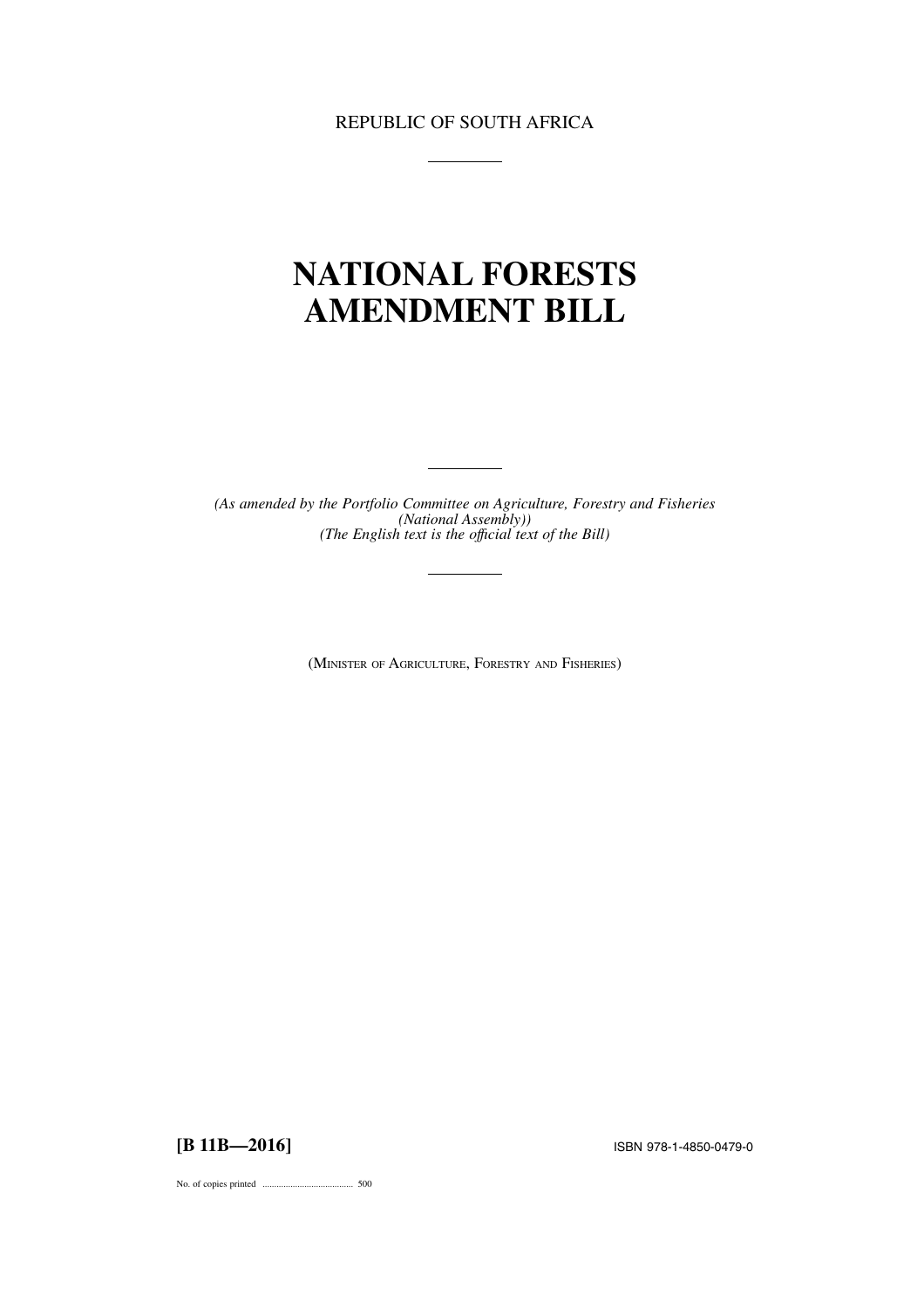### **GENERAL EXPLANATORY NOTE:**

|  | Words in bold type in square brackets indicate omissions from<br>existing enactments. |
|--|---------------------------------------------------------------------------------------|
|  | Words underlined with a solid line indicate insertions in<br>existing enactments.     |

# **BILL**

**To amend the National Forests Act, 1998, so as to provide for clear definitions of natural forests and woodlands; to provide for public trusteeship of the nation's forestry resources; to increase the promotion and enforcement of sustainable forest management; to increase the measures provided for in the Act to control and remedy deforestation; to provide for appeals against decisions taken under delegated powers and duties; to reinforce offences and penalties; and to provide for matter connected therewith.**

**BE** IT ENACTED by the Parliament of the Republic of South Africa, as follows:—

#### **Amendment of section 2 of Act 84 of 1998, as amended by section 1 of Act 12 of 2001**

**1.** Section 2 the National Forests Act, 1998 (Act No. 84 of 1998) (hereinafter referred to as the ''principal Act''), is hereby amended—

*(a)* by the insertion in subsection (1) before the definition of ''biological diversity'' of the following definition:

'' **'assignment'** means the permanent or temporary transfer of—

*(a)* a power, duty, role or function from the functional domain of national government to one or more provincial governments, organs of state or to persons who are not organs of state; or 10

5

- *(b)* the administration of a matter listed in Schedule 4, Part A, of the Constitution;'';
- *(b)* by the insertion after the definition of ''biological diversity'' of the following definition: 15

'' **'Appeal Committee'** means the committee constituted in terms of section  $57A(2)$ ;";

*(c)* by the substitution in subsection (1) for the definition of ''natural forest'' of the following definition:

> '' **'natural forest'** means a group of predominantly indigenous trees— 20

- $(a)$  whose crowns are largely contiguous in its undisturbed state;
- *(b)* which may represent any successional stage or state of forest degradation, in which case crowns may not be contiguous;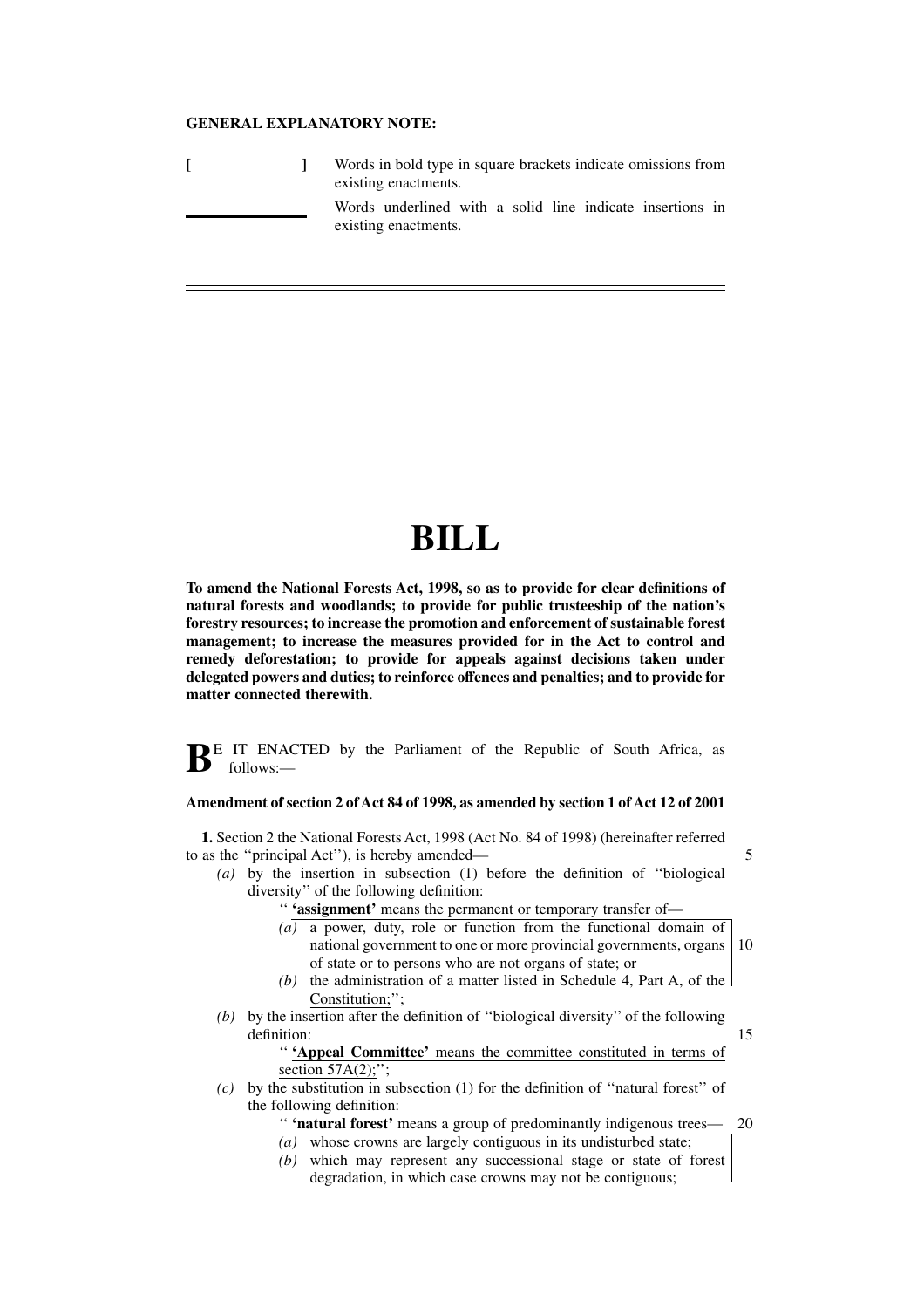- *(c)* which occur in association with characteristic plants or animals recognised in vegetation science as diagnostic species of a specific natural forest type; or
- *(d)* which have been declared by the Minister to be a natural forest in accordance with section  $7(2)$ ;"; and
- *(d)* by the substitution in subsection (1) for the definition of ''woodland'' of the following definition:

'' **'woodland'** means a group of indigenous trees which are not a natural forest, but whose crowns cover **[more than]** at least five per cent of the area **[bounded by trees forming the perimeter of the group]** they occupy, and which may, in a degraded state have a crown cover of less than five per cent.''. 10

# **Insertion of section 2A in Act 84 of 1998**

**2.** The following section is hereby inserted in the principal Act after section 2:

#### ''**Public trusteeship of nation's forestry resources**

15

**2A.** The National Government, as the public trustee of the nation's forestry resources, acting through the Minister, must ensure that these resources, together with the land and related ecosystems which they inhabit, are protected, conserved, developed, regulated, managed, controlled and utilised in a sustainable and equitable manner, for the benefit of 20 all persons and in accordance with the constitutional and developmental mandate of government.''.

# **Amendment of section 7 of Act 84 of 1998, as amended by section 2 of Act 12 of 2001 and section 1 of Act 35 of 2005**

|     | 3. Section 7 of the principal Act is hereby amended—                                                                                   | 25 |
|-----|----------------------------------------------------------------------------------------------------------------------------------------|----|
| (a) | by the substitution for the heading of the following heading:<br>"Prohibition [on] against destruction [of trees] in natural forests"; |    |
| (b) | by the substitution in subsection (1) for paragraphs (a) and (b) of the following                                                      |    |
|     | paragraphs:                                                                                                                            |    |
|     | "(a) cut, disturb, damage, or destroy any indigenous tree or any other $30$<br>indigenous vegetation in a natural forest;              |    |
|     | possess, collect, remove, transport, export, purchase, sell, donate or<br>(b)                                                          |    |
|     | in any other manner acquire or dispose of any tree, [or any] forest                                                                    |    |
|     | product derived from a tree contemplated in paragraph $(a)$ , other                                                                    |    |
|     | indigenous vegetation or any forest product derived from a                                                                             | 35 |
|     | vegetation contemplated in paragraph $(a)$ ,"; and                                                                                     |    |
| (c) | by the addition of the following subsections:                                                                                          |    |
|     | "(5) If a person is in breach of subsection $1(a)$ , the Minister may, by                                                              |    |
|     | written notice-                                                                                                                        |    |
|     | (a) inform that person of the-                                                                                                         | 40 |
|     | (i) nature of the alleged breach;                                                                                                      |    |
|     | (ii) steps which the person must take to prevent or to redress the<br>said breach; and                                                 |    |
|     | (iii) period within which he or she must take the steps referred to in<br>paragraph (ii); and                                          | 45 |
|     | in addition to any penalties in terms of section $63(2)$ —<br>(b)                                                                      |    |
|     | (i) direct the said person to take the steps referred to in paragraph                                                                  |    |
|     | $(a)(ii)$ to prevent further damage or to redress the said breach;<br>and                                                              |    |
|     | (ii) determine the period within which he or she must take the steps                                                                   | 50 |
|     | referred to in subparagraph (i).                                                                                                       |    |
|     | (6) If the person fails to comply with the directive within the period                                                                 |    |
|     | determined under subsection $(5)(b)(ii)$ , the Minister may—                                                                           |    |
|     | take reasonable steps to remedy the situation;<br>(i)                                                                                  |    |
|     | recover consequential damage or costs from the person concerned;<br>(ii)                                                               | 55 |
|     | and                                                                                                                                    |    |
|     | approach a competent court for relief.".<br>(iii)                                                                                      |    |
|     |                                                                                                                                        |    |
|     |                                                                                                                                        |    |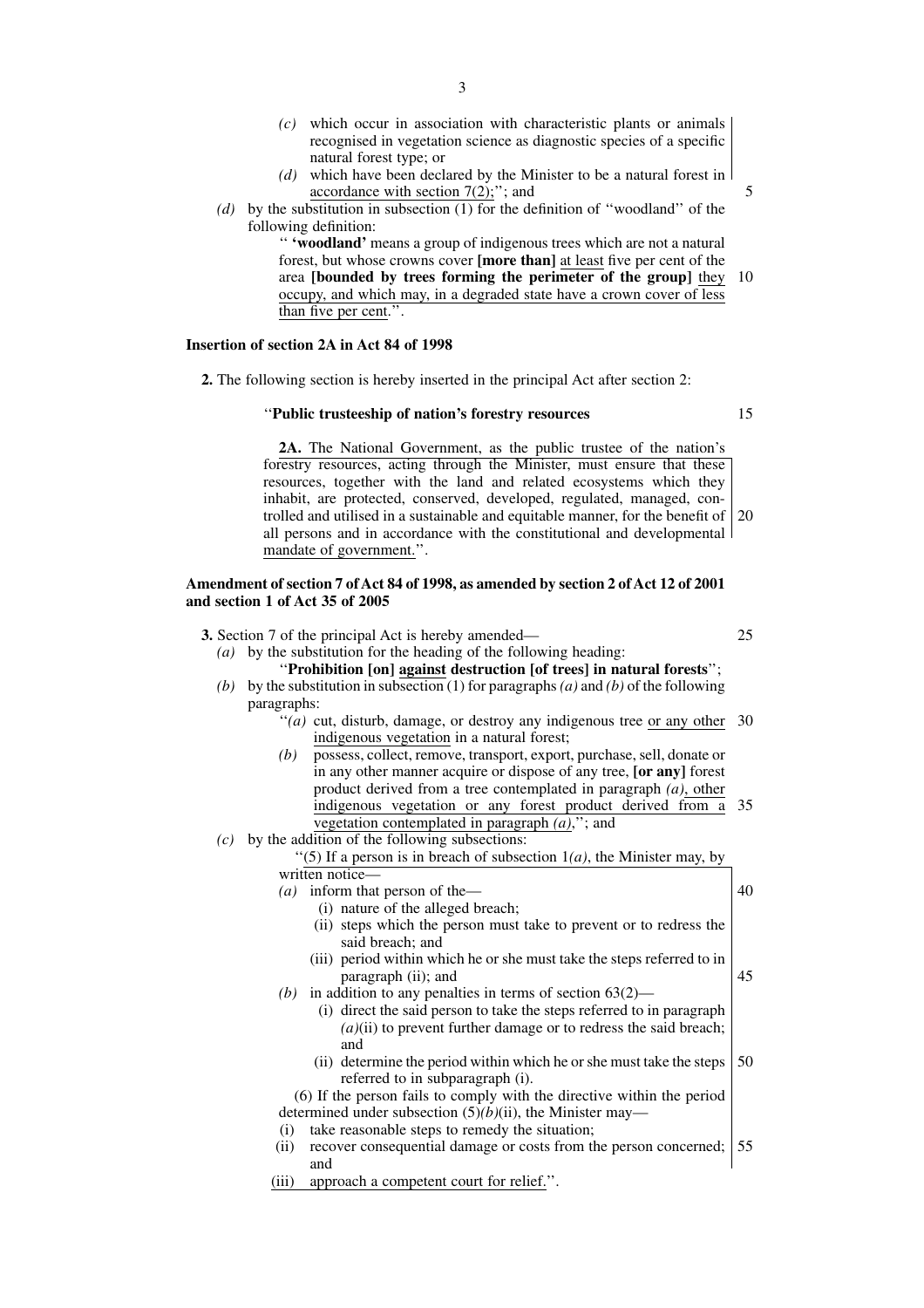#### **Amendment of section 8 of Act 84 of 1998, as amended by section 2 of Act 35 of 2005**

**4.** Section 8 of the principal Act is hereby amended by the addition of the following subsection:

''(3) A person may not conduct any activity in a protected area which is inconsistent with the conservation, recreation or any other management objectives of that area, except under a licence issued by the Minister in exceptional circumstances that may be determined by the Minister.''. 5

# **Amendment of section 14 of Act 84 of 1998**

**5.** Section 14 of the principal Act is hereby amended by the addition of the following subsection:

''(6) The Minister may issue a written order to immediately terminate the felling, mutilation or destruction of an individual tree or group of trees if he or she has reasonable grounds to believe that such a tree or group of trees may qualify to be declared as—

- *(a)* protected, in accordance with section 12*(a)* and *(b)*, until such time that a notice in this regard is published in the *Gazette* in accordance with section  $14(2)$ ; or 15
- *(b)* a controlled forest area in accordance with section 17.''.

# **Amendment of section 15 of Act 84 of 1998, as amended by section 3 of Act 35 of 2005**

**6.** Section 15 of the principal Act is hereby amended—

- *(a)* by the substitution in subsection (3) for the words preceding paragraph *(a)* of the following words:
	- ''The Minister must, by notice in the *Gazette* and in two newspapers circulating nationally, publish—''; and
- *(b)* by the substitution in subsection (3) for paragraph *(b)* of the following paragraph:
	- $\cdot$ <sup>''</sup>( $\overline{b}$ ) an appropriate warning of the prohibition referred to in subsection (1) and the consequences of **[its]** an infringement **[,]** at least every five years or publish a change that has been effected to the list contemplated in paragraph *(a)* in the *Gazette* and in two newspapers circulating nationally.''. 30

# **Amendment of section 16 of Act 84 of 1998**

**7.** Section 16 of the principal Act is hereby amended by the substitution in subsection (1) for paragraph *(b)* of the following paragraph:

35

10

20

25

''*(b)* a particular tree **[or]**, group of trees **[or]**, woodland, or a State forest or part of it, to be protected under **[section]** sections 12(1) and 8(1), respectively,''.

# **Amendment of section 17 of Act 84 of 1998, as amended by section 4 of Act 35 of 2005**

**8.** Section 17 of the principal Act is hereby amended—

45

*(a)* by the substitution in subsection (2) for the words following paragraph *(b)* of the following words:

> ''a natural forest or a woodland, which is threatened with deforestation, or is being **[or has been]** deforested, he or she may declare it a controlled forest area.''; and

*(b)* by the addition of the following subsections:

''(13) The Minister may declare a controlled forest area, and due to the urgency of the situation, the Minister may proceed with the declaration without prior consultation with, or affording a prior hearing to, any affected person but as soon as reasonably possible after the declaration contemplated in section 17(3), the Minister must— 50

- *(a)* consult with, and afford a hearing to, any affected person;
- *(b)* consider any representations received during such consultation or hearing; and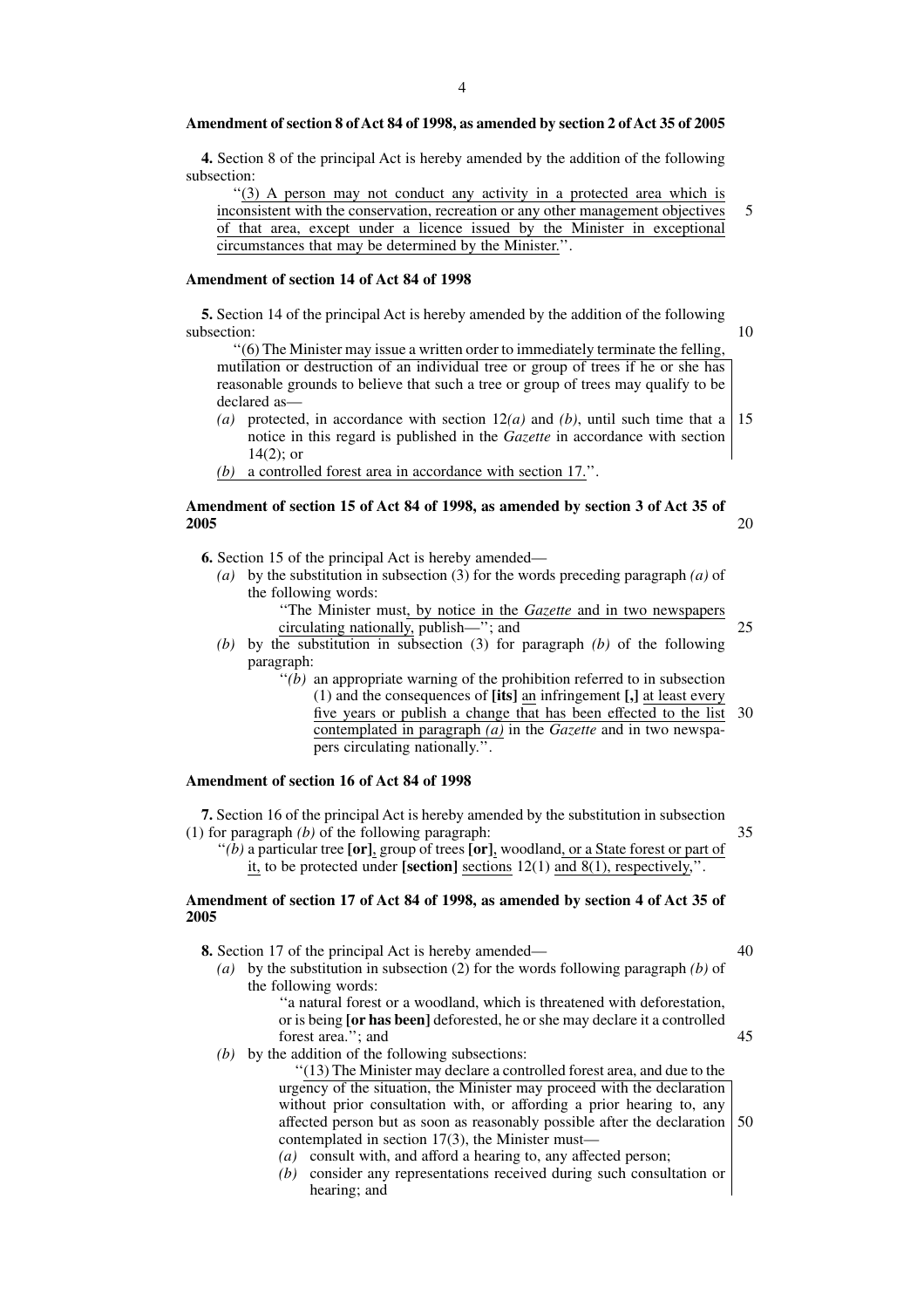(14) If the Minister is of the opinion that the owner failed to comply with the notice issued in terms of subsections (3) and (4), he or she may—

- (i) take reasonable steps to remedy the situation;
- (ii) recover consequential damages or costs from the owner or person concerned; and
- (iii) approach a competent court for any appropriate relief.''.

#### **Amendment of section 23 of Act 84 of 1998, as amended by section 6 of Act 12 of 2001** 10

**9.** Section 23 of the principal Act is hereby amended by the addition of the following subsection:

|                            | "(4) No person may engage in any prospecting or mining activity in a State |  |  |  |
|----------------------------|----------------------------------------------------------------------------|--|--|--|
| forest except in terms of— |                                                                            |  |  |  |
|                            | (a) an existing lease agreement or any other valid contract; or            |  |  |  |
|                            | (b) applicable legislation.".                                              |  |  |  |

#### **Amendment of section 34 of Act 84 of 1998**

**10.** Section 34 of the principal Act is hereby amended—

- *(a)* by the substitution in subsection (2) for the full stop at the end of paragraph *(i)* of a semi-colon; and 20
- *(b)* by the addition in subsection (2) of the following paragraph: ''*(j)* youths and women.''.

# **Amendment of section 35 of Act 84 of 1998**

**11.** Section 35 of the principal Act is hereby amended by the substitution for subsections (4) and (5) of the following subsections, respectively:

25

5

15

''(4) Members of the Council and members of **[a committee]** the committees of the Council referred to in section 36 who are not in the full-time employment of the State may be paid for their services, except for attending Council meetings.

(5) The Minister must determine the remuneration and allowances payable to members of the Council and members of **[a committee]** the committees of the 30 Council referred to in section 36 with the consent of the Minister of Finance.''.

#### **Amendment of section 36 of Act 84 of 1998**

**12.** Section 36 of the principal Act is hereby amended by the substitution in subsection (6) for the words preceding paragraph *(a)* of the following words:

''(6) The functions of the Committee on Forest Access are to advise the Council, 35 the Department and the Minister on—''.

#### **Amendment of section 37 of Act 84 of 1998**

**13.** Section 37 of the principal Act is hereby amended by the substitution for subsection (3) of the following subsection:

''(3) The chairperson of the Council must provide the Minister with advice or 40 information emanating from any meeting **[within two weeks]** of the Council within a period not exceeding one month from the date of the said meeting.".

# **Amendment of section 47 of Act 84 of 1998**

**14.** Section 47 of the principal Act is hereby amended by the substitution in subsection (1) for subparagraph (i) of paragraph *(a)* of the following subparagraph:

- 45
- ''(i) **[a province or other]** an organ of State in accordance with section 99 of the Constitution of the Republic of South Africa, 1996; or''.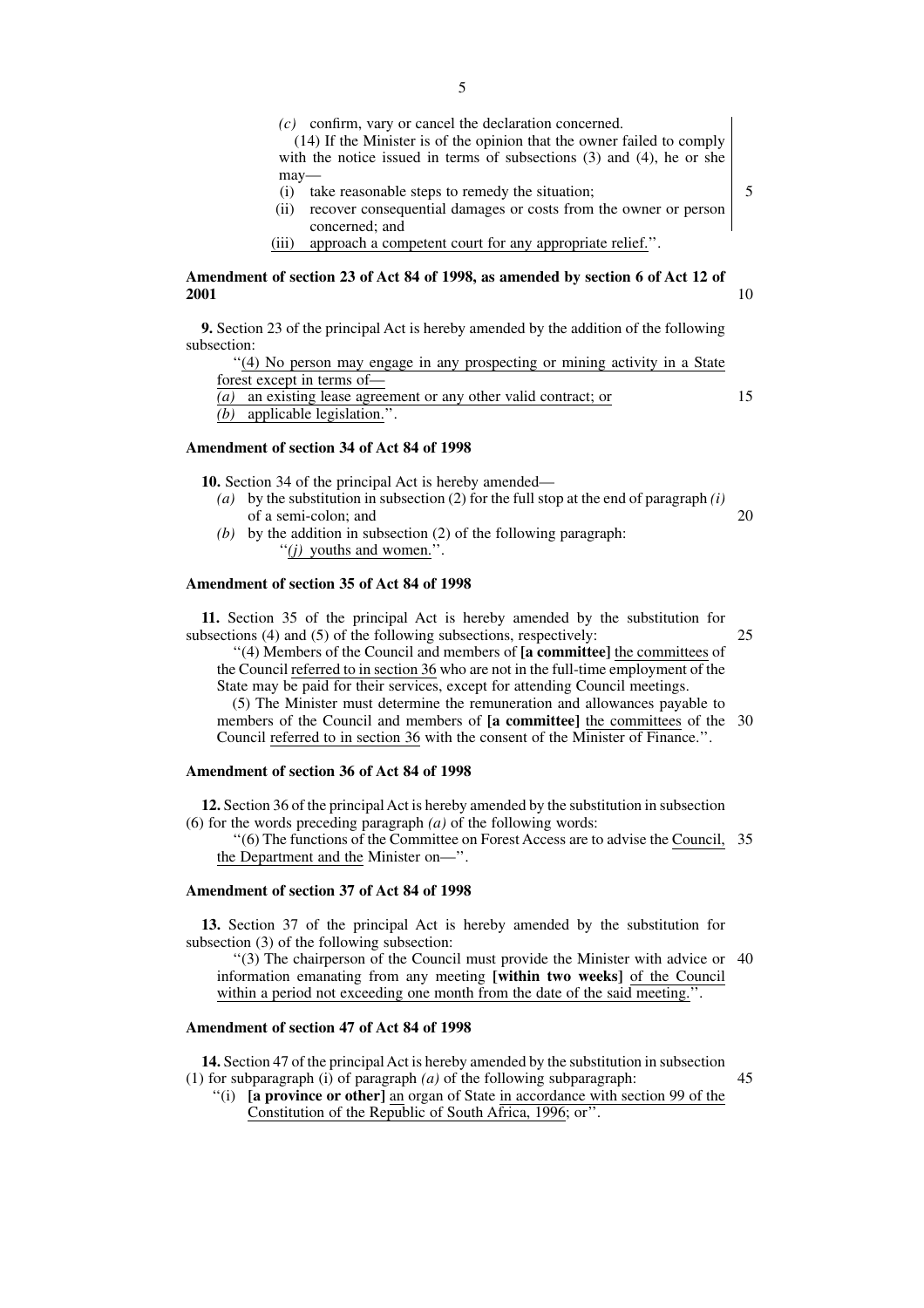#### **Insertion of Chapter 6A in Act 84 of 1998**

**15.** The following chapter is hereby inserted in the principal Act after Chapter 6:

#### ''**CHAPTER 6A**

#### **APPEAL**

5

#### **Right to appeal**

**57A.** (1) A person who is aggrieved by any decision or action taken by a delegated official in terms of this Act may appeal in the prescribed manner to the Minister against such decision or action.

(2) The Minister may constitute a committee known as the Appeal Committee to investigate and consider any appeal referred to it in terms of 10 section 57D.

#### **Composition and membership of Appeal Committee**

**57B.** (1) The Appeal Committee must consist of at least three members appointed by the Minister, on an *ad hoc* basis and when necessary, of whom— *(a)* one person must be appointed on account of his or her knowledge in the relevant fields of the law; and *(b)* two or more persons must have expert knowledge on the subject of the appeal. (2) The person referred to in subsection (1)*(a)* must be designated as the chairperson of the Appeal Committee. (3) The Minister must appoint the members for a determined period through an open and transparent process. (4) The chairperson and the other members of the Appeal Committee must, for each day or part of a day in any month on which the duties attached to the office concerned were performed, be remunerated and paid a travelling and subsistence allowance, at such daily rate as the Minister in consultation with the Minister of Finance may determine from time to time. (5) In order to be eligible for appointment or designation as a member of the Appeal Committee, and to continue to hold that office, a person must— *(a)* not be subject to any disqualification set out in subsection (6); and *(b)* have submitted to the Minister a written declaration stating that the person— (i) is not disqualified in terms of subsection (6); and (ii) does not have any personal interests, or interest through a spouse, partner or associate. (6) A person may not be a member of the Appeal Committee if that person— *(a)* is an unrehabilitated insolvent or he or she becomes insolvent and the insolvency results in the sequestration of that person's estate; *(b)* has ever been, or is, removed from an office of trust on account of a guilty finding in respect of a complaint of misconduct related to fraud or the misappropriation of money; *(c)* is subject to an order of a competent court holding that person to be mentally unfit; *(d)* within the previous 10 years has been, or is, convicted in the Republic or elsewhere of theft, fraud, forgery or uttering a forged document, perjury, an offence under the Prevention and Combating of Corrupt Activities Act, 2004 (Act No. 12 of 2004), an offence under the Financial Intelligence Centre Act, 2001 (Act No. 38 of 2001), or an offence involving dishonesty; or *(e)* has been convicted of any other offence committed after the Constitution of the Republic of South Africa, 1996, took effect, and sentenced to imprisonment without an option of a fine. 15 20 25 30 35 40 45 50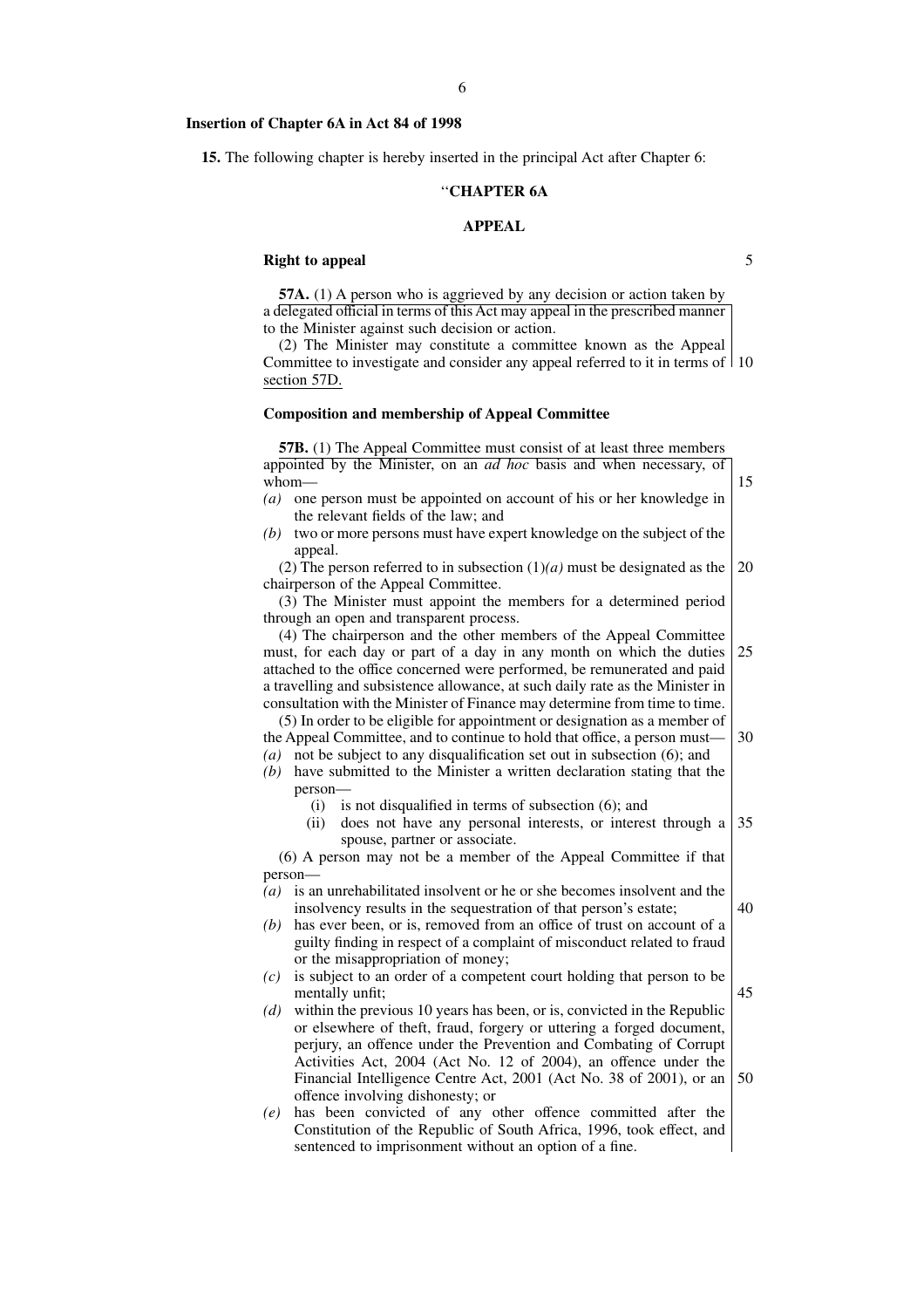(7) A member of the Appeal Committee must not—

- *(a)* engage in any activity that may undermine the integrity of the Appeal Committee;
- *(b)* attend, participate in or influence the proceedings of the Appeal Committee, if, in relation to the matter before the Appeal Committee, that member has an interest that precludes that member from performing the functions of a member of the Appeal Committee in a fair, unbiased and proper manner; 5
- *(c)* make private use of, or profit from, any confidential information obtained as a result of performing that person's functions as a member of the Appeal Committee; or 10
- *(d)* divulge any information referred to in paragraph *(c)* to any third party, except as required as part of that person's official functions as a member of the Appeal Committee.

(8) If, at any time, it appears to a member of the Appeal Committee that a matter being considered by the Appeal Committee during proceedings concerns an interest of that member referred to in subsection (7)*(b)*, that member must— 15

- *(a)* immediately and fully disclose the nature of that interest to the members present; and 20
- *(b)* withdraw from the proceedings to allow the remaining members to discuss the matter and determine whether the member should be prohibited from participating in any further proceedings concerning that matter.

(9) The disclosure by a member of the Appeal Committee in terms of subsection  $(8)(a)$ , and the decision by the Appeal Committee in terms of subsection  $(8)(b)$ , must be expressly recorded in the records of the proceedings in question. 25

#### **Vacancies in Appeal Committee**

#### **57C.** (1) A member of the Appeal Committee vacates office-*(a)* if the member becomes subject to any disqualification referred to in section 57B(6); and *(b)* in the case where the member has resigned by giving one month's notice in writing to the Minister, when the member's resignation takes effect. (2) The Minister may, subject to due process of law, remove any member of the Appeal Committee from office— *(a)* for misconduct; *(b)* for failing to perform the duties of a member or to perform such duties diligently and efficiently; or *(c)* if the member, because of any physical or mental illness or disability, has become incapable of performing a member's duties or performing the duties diligently and efficiently. 35 40

(3) *(a)* Any vacancy in the office of the Appeal Committee must be filled by the Minister through the appointment of another member in accordance 45 with section 57B(3).

*(b)* A member so appointed holds office for the unexpired portion of the predecessor's term of office.

#### **Investigation and consideration of appeal by Appeal Committee**

**57D.** (1) The Minister may refer an appeal to the Appeal Committee. (2) An appeal must be heard on the date, time and place determined by the chairperson.

50

55

(3) The chairperson must inform the appellant and any other party that has an interest in the appeal in writing of the date, time and place of the hearing.

(4) The chairperson may, for the purpose of the hearing of an appeal—

*(a)* summon any person who may have material information concerning the subject of the hearing or who has in his or her possession or custody or under his or her control, any document which has any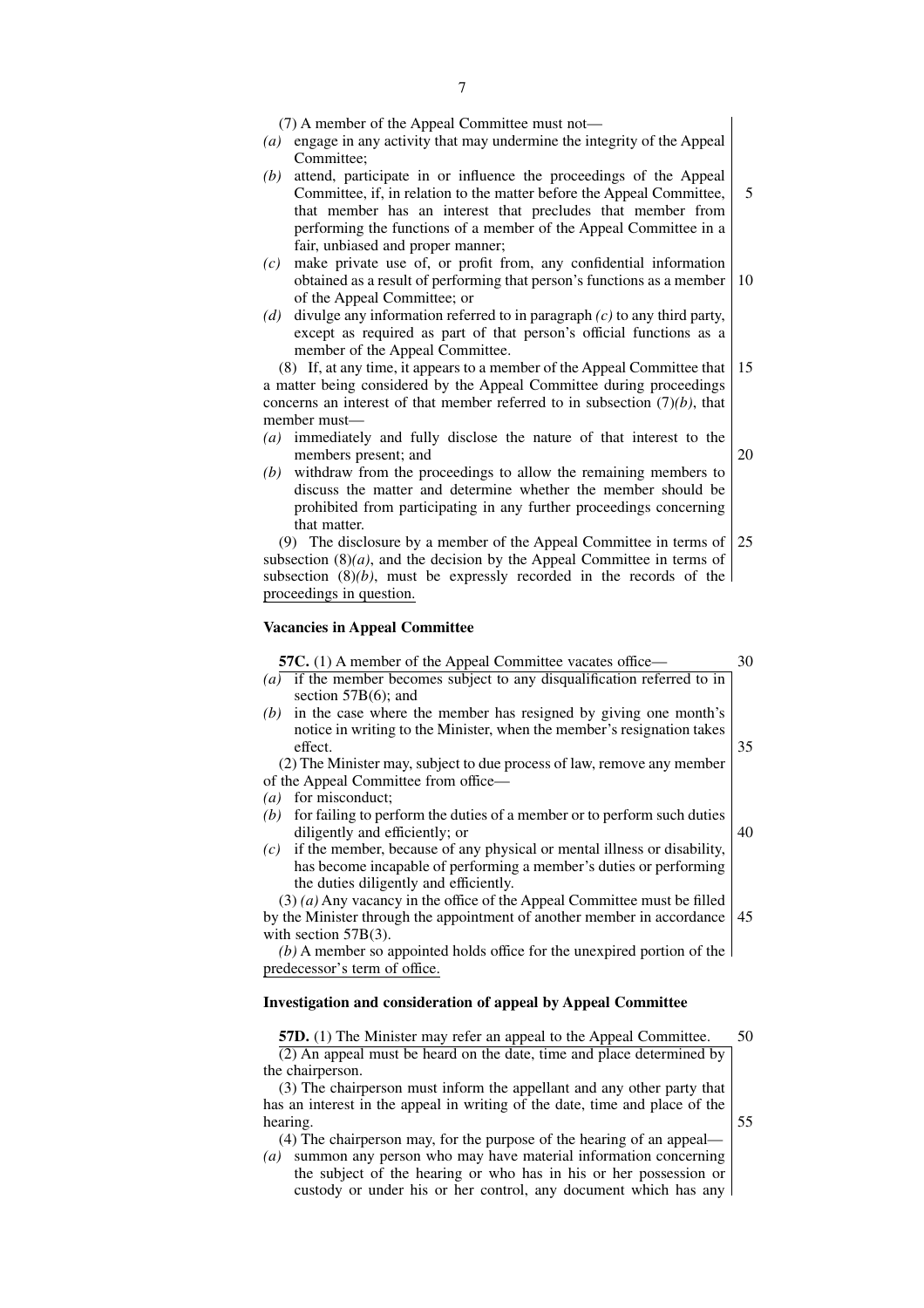| bearing upon the subject of the hearing, to appear before the Appeal                        |
|---------------------------------------------------------------------------------------------|
| Committee at a date, time and place specified in the summons, to be                         |
| questioned or to produce that document, and the chairperson may                             |
| retain for examination any document so produced; and                                        |
| administer an oath to or accept an affirmation from any person called<br>(b)                |
| as a witness at the hearing.                                                                |
| (5) A person who appeals in terms of section 57A may be represented by                      |
| any person.                                                                                 |
| (6) If a member of the Appeal Committee—                                                    |
| dies during the investigation of the appeal or so soon before the<br>$\left(a\right)$       |
| commencement of the investigation that the vacancy cannot be filled                         |
| in time:                                                                                    |
| is unable to act and another person cannot be appointed in time; or<br>(b)                  |
| is, after the investigation has commenced, unable to continue<br>(c)                        |
| therewith.                                                                                  |
| the parties may agree that the investigation be continued by the remaining                  |
|                                                                                             |
| members of the Appeal Committee.                                                            |
| (7) Where the member of the Appeal Committee who has died or has                            |
| become incapacitated as envisaged in subsection (5) was the chairperson of                  |
| the Appeal Committee, the Minister must designate one of the remaining                      |
| members of the Appeal Committee to act as chairperson, until the Minister                   |
| appoints a chairperson.                                                                     |
| $(8)$ Any person appointed in terms of section 57B and 57C $(3)$ must                       |
| recuse himself or herself as a member of the Appeal Committee if he or she                  |
| has any direct or indirect personal interest in the outcome of the appeal.                  |
| (9) The Appeal Committee must make recommendation to the Minister                           |
| on its decision regarding an appeal.                                                        |
|                                                                                             |
| <b>Consideration of appeal by Minister</b>                                                  |
|                                                                                             |
| 57E. (1) When the Minister receives a recommendation in terms of                            |
| section $57D(9)$ , he or she may-                                                           |
| substitute, confirm or set aside the recommendations of the Appeal<br>(a)                   |
| Committee; and                                                                              |
| order the delegated official to execute the decision in connection<br>(b)                   |
| therewith.                                                                                  |
| (2) Where the Minister considers an appeal, he or she may—                                  |
| confirm, set aside or vary the decision of the delegated official; and<br>$\left( a\right)$ |
| order the delegated official to execute the decision in connection<br>(b)                   |
| therewith.                                                                                  |
| (3) The Promotion of Administrative Justice Act, 2000 (Act No.3 of                          |
| $2000$ , applies.                                                                           |
| (4) The decision of the Minister must be in writing and a copy thereof                      |
| must be furnished to the delegated official, appellant and any other party                  |
|                                                                                             |
|                                                                                             |
|                                                                                             |
| that has an interest in the appeal.                                                         |
| (5) If the Minister-                                                                        |
| (a) sets eside eny decision or ection by the delegated official the                         |

- *(a)* sets aside any decision or action by the delegated official, the prescribed fee paid by the appellant in respect of the appeal must be refunded to him or her; or 45
- *(b)* varies any decision or action by the delegated official, the Minister may direct that the whole or any part of such fee, be refunded to the appellant. 50

#### **Amendment of section 58 of Act 84 of 1998**

**16.** Section 58 of the principal Act is hereby amended—

*(a)* by the substitution for subsection (6) of the following subsection:

''(6) A person who is guilty of a fifth category offence referred to in section 61 may **[not]** be sentenced to a fine not exceeding R10 million or imprisonment**[, but may be sentenced to a fine up to R50 000]** for a period of up to 10 years or to both such fine and imprisonment.''; and 55

15

20

25

5

10

30

35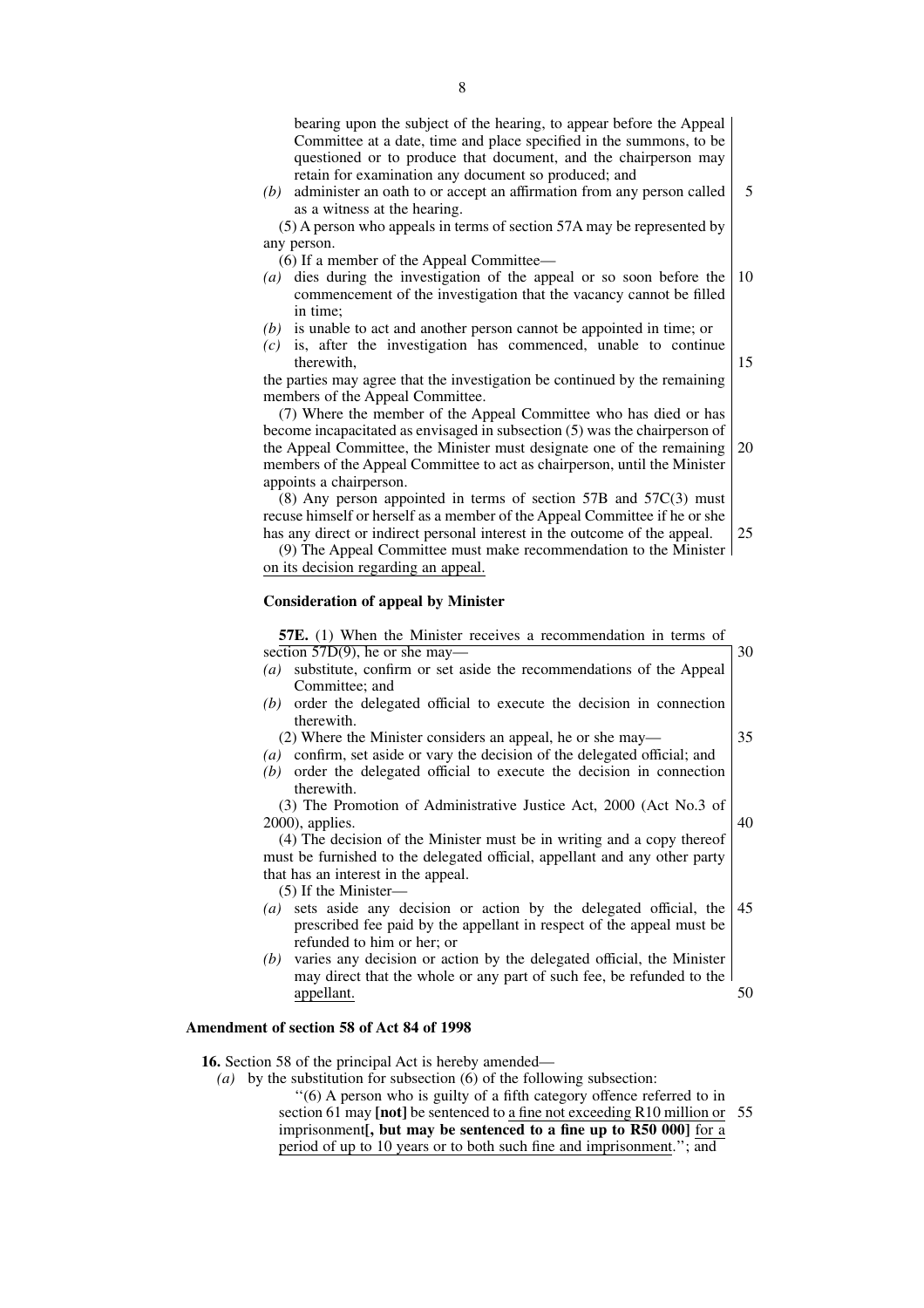- *(b)* by the substitution in subsection (8) for paragraph *(b)* of the following paragraph:
	- ''*(b)* for any offence in terms of this Act, may suspend or revoke a licence granted to the offender under section 7, 15 or 23.''.

#### **Substitution of section 61 of Act 84 of 1998**

**17.** The following section is hereby substituted for section 61 of the principal Act:

#### **''Offences relating to sustainable forest management**

**61.** Any person who fails to take the steps which he or she has been instructed to take in terms of **[section]** sections 4(8), 7(5), 8(3), 14(6) and  $17(3)$  within the period or the extended period laid down, is guilty of a fifth 10 category offence.''.

#### **Amendment of section 62 of Act 84 of 1998, as amended by section 12 of Act 12 of 2001 and section 7 of Act 35 of 2005**

**18.** Section 62(1) of the principal Act is hereby amended—

- *(a)* by the substitution for subsection (1) of the following subsection: ''(1) Any person who contravenes the prohibition of certain acts in relation to trees, indigenous vegetation or any other forest product in natural forests referred to in section  $7(1)$  is guilty of a **[second]** first category offence.''; and 15
- *(b)* by the substitution for subsection (3) of the following subsection: ''(3) Any person who contravenes a prohibition or any other provision in a notice declaring a controlled forest area under section  $17(3)$  and  $(4)$ is guilty of a **[second]** first category offence.''. 20

#### **Amendment of section 63 of Act 84 of 1998, as amended by section 8 of Act 35 of 2005** 25

**19.** Section 63 of the principal Act is hereby amended by the substitution for subsection (5) of the following subsection:

''(5) Any person who contravenes a condition in a license, exemption or any other authorisation in terms of this Act, in respect of—

- *(a)* **[in any]** a protected area, a natural forest or protected trees, is guilty of a 30 second category offence; and
- *(b)* **[in]** any other forest, is guilty of a third category offence.''.

#### **Amendment of section 65 of Act 84 of 1998**

**20.** Section 65 of the principal Act is hereby amended—

- *(a)* by the deletion of the word ''and'' at the end of paragraph *(a)*;
- *(b)* by the substitution for the fullstop at the end of paragraph *(b)* of a semi-colon; and

*(c)* by the addition of the following paragraphs:

''*(c)* determine different levels of forest officers; and *(d)* determine qualification criteria for forest officers.''. 40

#### **Short title and commencement**

**21.** This Act is called the National Forests Amendment Act, 2018 and comes into operation on a date fixed by the President by proclamation in the *Gazette.*

5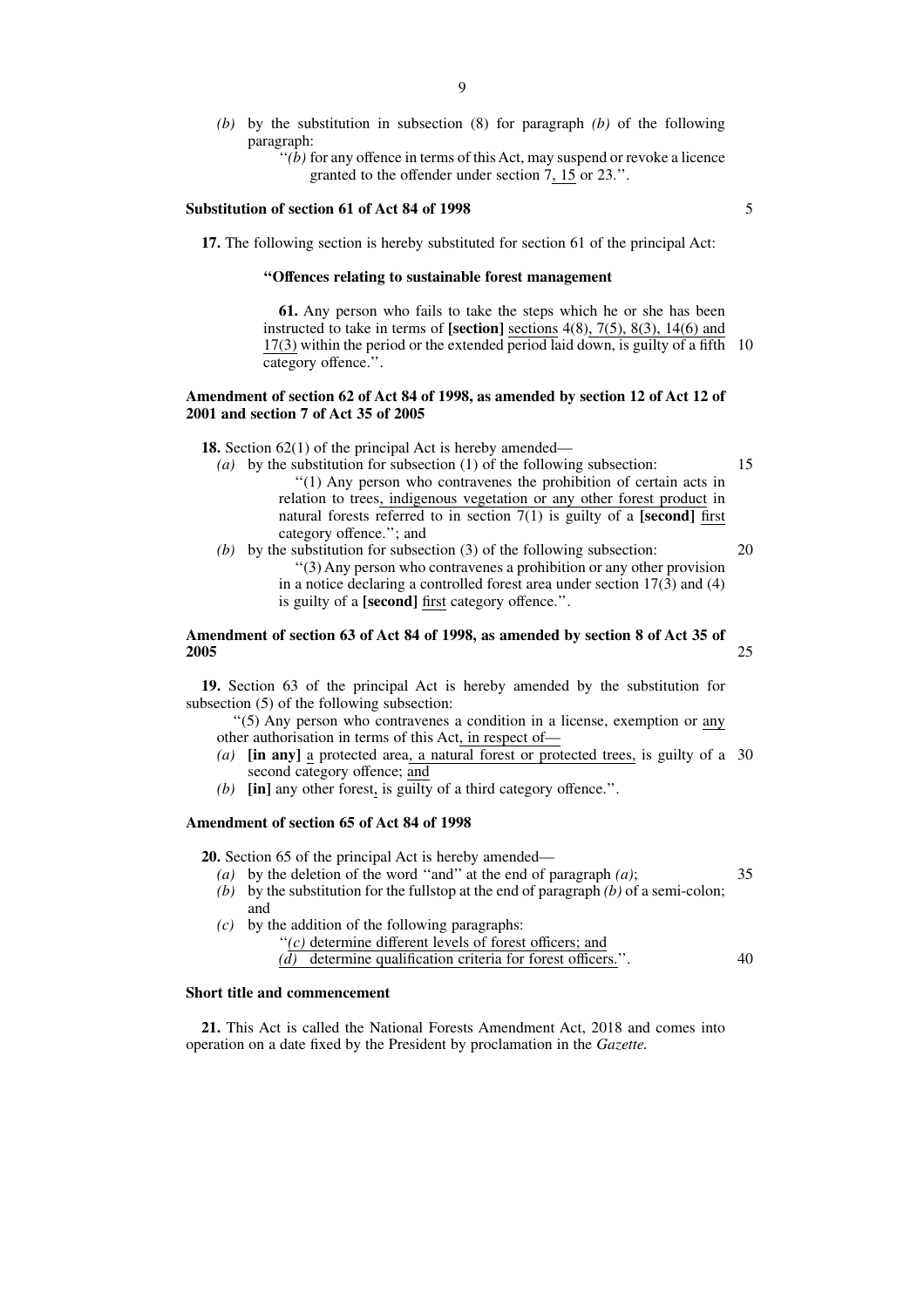# **MEMORANDUM ON THE OBJECTS OF THE NATIONAL FORESTS AMENDMENT BILL, 2016**

### **1. BACKGROUND**

- 1.1 The Department of Agriculture, Forestry and Fisheries (''the Department'') is responsible for the administration of the National Forests Act, 1998 (Act No. 84 of 1998) (''the Act''). The Act promotes sustainable management and development of forests and provides for the protection of certain forests and trees. The National Forests Amendment Bill, 2016 (''the Bill''), seeks to amend this Act.
- 1.2 The Department is the custodian of the Act and should facilitate the amendment of this legislation in order to ensure that it remains responsive and relevant in the field of sustainable forest management.
- 1.3 This legislation was promulgated in 1998 and since then, several national legislation such as the National Environmental Management Protected Areas Act, 2003 (Act No. 57 of 2003) and the National Environmental Management Biodiversity Act, 2004 (Act No. 10 of 2004) were also promulgated, as well as the advance in science, technology and research in the field of sustainable forest management to ensure the co-operative governance and management of natural resources.
- 1.4 The Department is responsible for the creation of a comprehensive regulatory framework through policies and legislation to improve sustainable forest management in the country. It is therefore of critical importance to ensure that, where necessary, amendments should be effected to ensure that there are no legislative or policy vacuums that hinder effective sustainable forest management.
- 1.5 Most poor people and vulnerable groups located mainly in rural areas of the country rely on forestry for their livelihoods. The proposed amendments will assist in encouraging participation of vulnerable groups at the same time ensuring sustainable forest management.

# **2. OBJECTS OF BILL**

The objects of the Bill are to—

- provide clear definitions of terms;
- increase promotion and enforcement of sustainable forest management;
- increase in measures to control and remedy deforestation;
- provide for appeal procedures; and
- promote equity by inclusion of participation into the National Forests Advisory Council by vulnerable and previously disadvantaged groups (especially women and youth).

# **3. CLAUSE BY CLAUSE ANALYSIS**

# 3.1 **Clause 1**

Clause 1 of the Bill seeks to insert and amend certain definitions in order to assist in the interpretation of the Act.

3.2 **Clause 2**

Clause 2 of the Bill seeks to insert a new section 2A to provide that the National Government acting through the Minister of Agriculture, Forestry and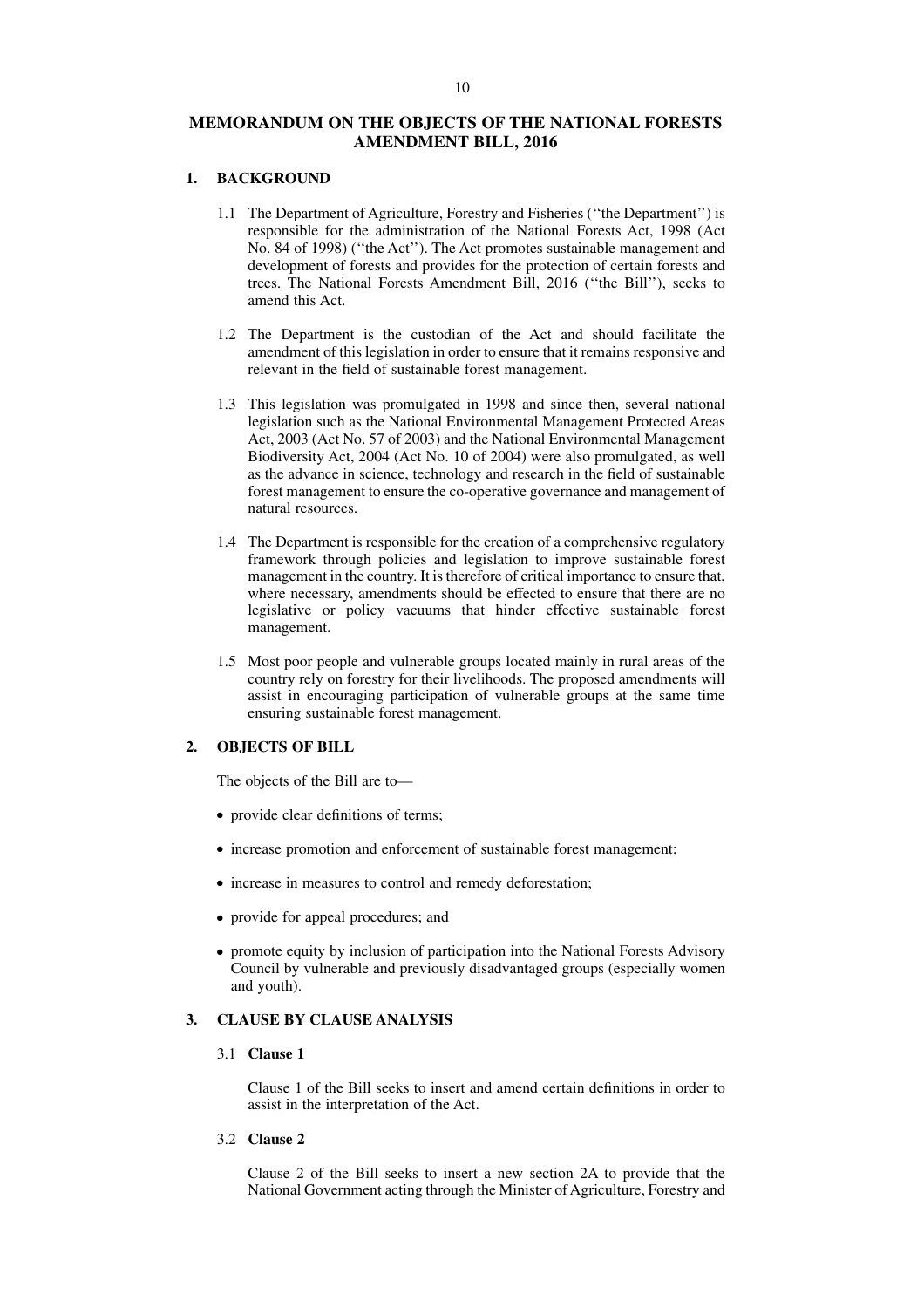Fisheries (''the Minister''), must ensure that the nation's forestry resources, together with the land and related ecosystems which they inhabit, are protected, conserved, developed, regulated, managed, controlled and utilised in a sustainable and equitable manner, for the benefit of all persons and in accordance with the constitutional and developmental mandate of government.

#### 3.3. **Clause 3**

- 3.3.1 Clause 3 of the Bill amends section 7 of the Act which provides for the prohibition against the destruction of trees in natural forests. Clause 3 provides for the protection of other indigenous vegetation in a natural forest other than the trees themselves, and provides for the inclusion of licensing provisions of other vegetation other than trees in a natural forest.
- 3.3.2 Clause 3 provides for the insertion of section 7(5) in the Act to provide for a directive (to rectify damage) by the Minister in the case of non-compliance with the provisions of section  $7(1)$ , which prohibits the destruction of trees in a natural forest except in terms of a licence or an exemption.

#### 3.4 **Clause 4**

Clause 4 of the Bill amends section 8 of the Act which provides for the power of the Minister to declare protected areas. Clause 4 provides for the prohibition of activities in a protected area which might be inconsistent with the purposes of conservation, recreation and management.

# 3.5 **Clause 5**

Clause 5 of the Bill amends section 14 of the Act which provides for emergency procedures for protecting trees. Clause 5 provides for emergency protection of individual trees or group of trees under immediate threat which are not yet declared as protected, by way of the Minister issuing a written order for the immediate termination of the felling, mutilation or destruction, of trees.

# 3.6 **Clause 6**

Clause 6 of the Bill amends section 15 of the Act which provides for the effect of declaration of protected trees. This clause provides for the publication in newspapers and the *Gazette*, of a list of protected species with the aim to address gaps on challenges related to enforcement, and aims to minimise costs for compliance promotion incurred through publication of the Declared National List of Protected Trees.

# 3.7 **Clause 7**

Clause 7 of the Bill amends section 16 of the Act provides for the registration against title deeds. Clause 7 provides for the inclusion of protected areas, in order to align with the National Environmental Management Protected Areas Act, Act No. 57 of 2003.

# 3.8 **Clause 8**

3.8.1 Clause 8 of the Bill amends section 17 of the Act which provides for the Minister's power to declare controlled forest areas. Clause 8 provides for the emergency powers of the Minister, in an urgent situation, to declare a controlled forest area, in order to prevent continued deforestation of, and ensure rehabilitation of, natural forests and woodlands.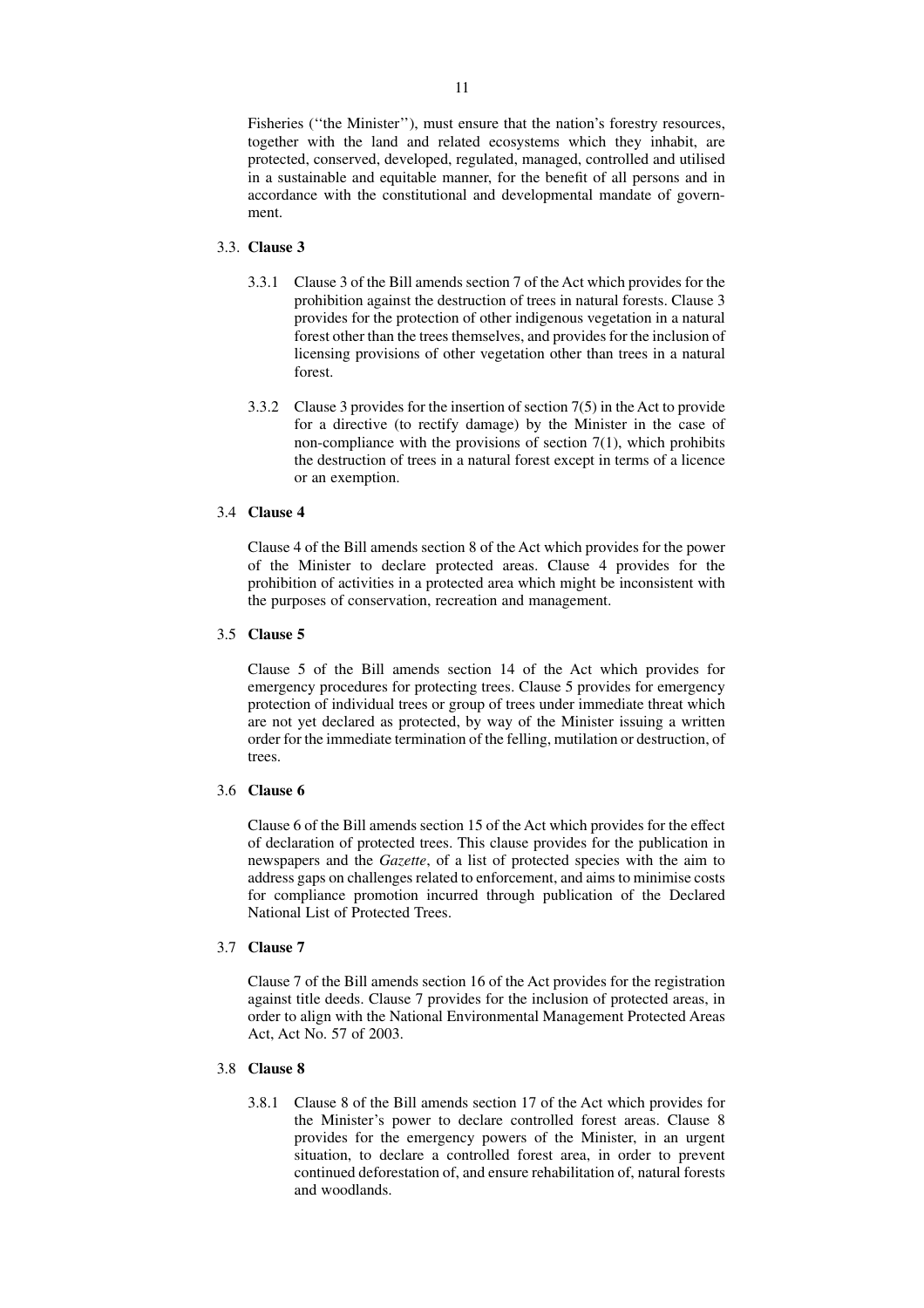3.8.3 Clause 8 provides for steps that can be taken by the Minister in the case of non-compliance with a notice issued by the Minister directing an owner to take steps in order to prevent deforestation and ensure rehabilitation of natural forests and woodlands. The Minister may remedy the situation and recover the costs from the offending owner or take legal action in court.

#### 3.9 **Clause 9**

Clause 9 of the Bill amends section 23 of the Act which provides for activities which may be licensed by the Minister in State forests. This clause provides for the prohibition of mining activities in a State forest, except in terms of existing leases, other valid contracts or applicable legislation.

# 3.10 **Clause 10**

Clause 10 of the Bill amends section 34 of the Act which provides for the composition of the National Forests Advisory Council (Council) Clause 10 provides for the inclusion of categories of youths and women to current categories to be represented in the Council.

# 3.11 **Clause 11**

Clause 11 amends section 35 of the Act which provides for the conditions of appointment to the Council. This clause ensures the section refers to both committees i.e. Committee on Sustainable Forest Management and Committee on Forest Access.

# 3.12 **Clause 12**

Clause 12 of the Bill amends section 36 of the Act which provides for the committees of the Council. This clause provides for the Committee on Forest Access to also advise the council and the Department, not only the Minister.

#### 3.13 **Clause 13**

Clause 13 of the Bill amends section 37 of the Act which provides for the meetings of the Council. Clause 13 provides for the extension of the time period that the Council needs to advise the Minister on issues emanating from Council meetings from two weeks to a month.

# 3.14 **Clause 14**

Clause 14 of the Bill amends section 47 of the Act which provides for assignment of powers and duties by the Minister to an organ of State. Clause 14 serves to align provisions of an assignment in terms of this Act with section 99 of the Constitution of the Republic of South Africa, 1996.

# 3.15 **Clause 15**

Clause 15 inserts a new Chapter 6A in the Act to provide for an appeal process to cater for grievances against decisions or actions taken under delegation.

# 3.16 **Clause 16**

3.16.1 Clause 16 of the Bill amends section 58 of the Act which provides for penalties. Clause 16 seeks to increase the penalty amount from R50 000.00 to R10 million, with the possibility of imprisonment or both, for fifth category offences. This is in respect of breach of sustainable forest management such as the failure to take steps to remedy the destruction of a forest.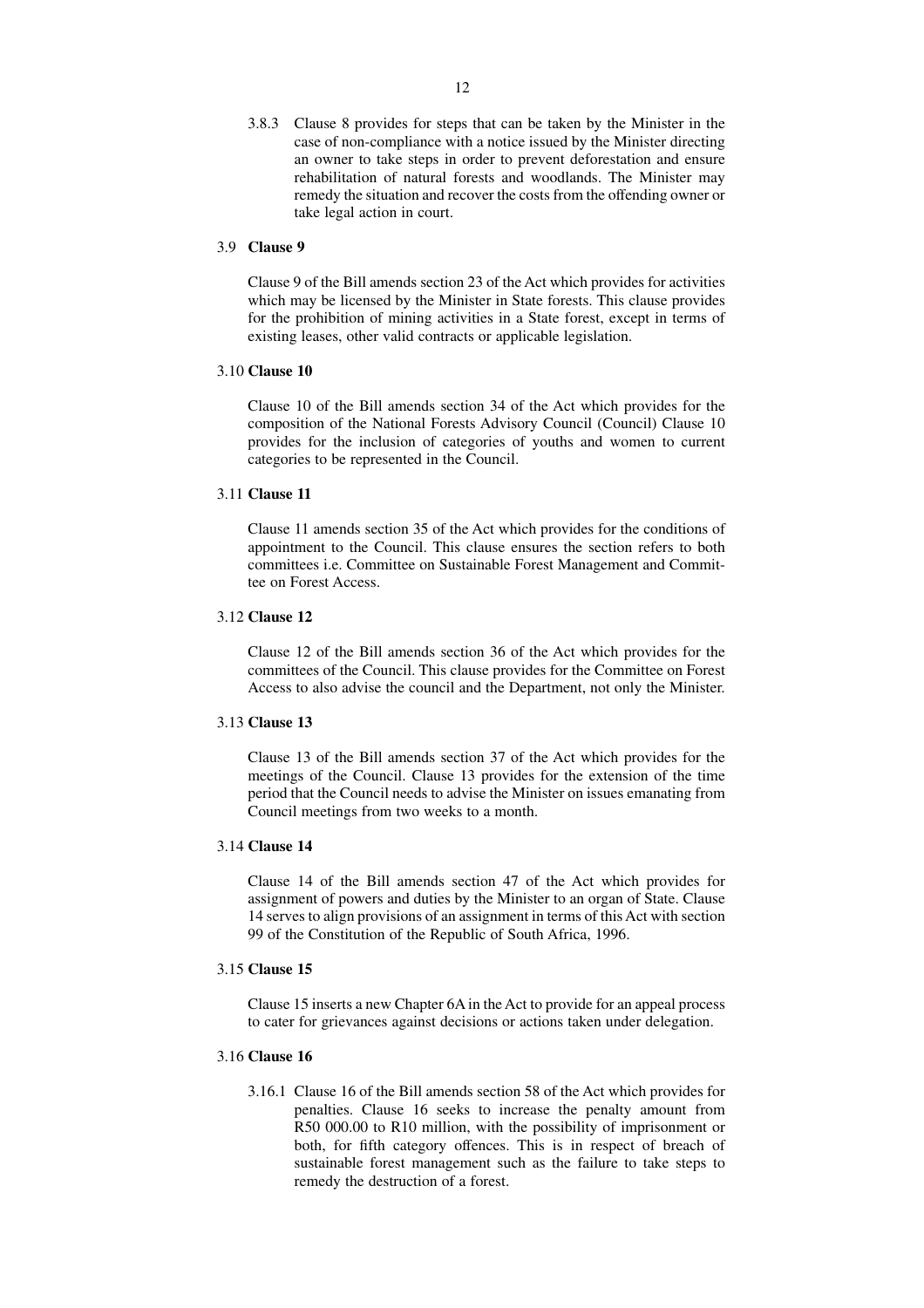3.16.2 Clause 16 also provides for the possibility of the suspension or revocation of a licence granted in terms of section 15, in the event of the commission of an offence in contravention of the Act.

#### 3.17 **Clause 17**

Clause 17 of the Bill amends section 61 of the Act which provides for offences relating to sustainable forest management. This clause provides for new offences in respect of non-compliance with instructions in terms of sections 7(5), 14(6) and 17(3) of the Act, in respect of destruction of trees in natural forests, destruction of trees eligible to be declared as protected trees and prevention of deforestation in a declared controlled area.

#### 3.18 **Clause 18**

Clause 18 of the Bill amends section 62 of the Act which deals with offences relating to protection of forests and trees. Clause 18 amends the second category offences to be first category offences, thereby increasing enforcement measures to remedy deforestation. Clause 18 also provides for new first category offences in respect of non-compliance with instructions in terms of sections 17(3) and (4), which deal with the declaration of controlled forest areas by the Minister.

# 3.19 **Clause 19**

Clause 19 of the Bill amends section 63 of the Act which provides for offences relating to the use of forests. Clause 19 provides the inclusion of a national forest and protected trees in the second category offence in respect of the contravention of a licence condition, an exemption or an authorisation in terms of the Act.

### 3.20 **Clause 20**

Clause 20 of the Bill amends section 65 of the Act which deals with the appointment of forest officers. This clause vests two additional functions in the Director-General when appointing forest officers, i.e. the Director-General may determine different levels of forest officers and also the qualifications criteria.

#### 3.21 **Clause 21**

Clause 21 of the Bill provides for the short title and commencement.

# **4. GOVERNMENT (NATIONAL, PROVINCIAL AND LOCAL), PUBLIC ENTITIES AND THIRD PARTY STAKEHOLDERS CONSULTED**

- National Forests Advisory Council;
- Department of Environmental Affairs;
- Department of Cooperative Government and Traditional Affairs;
- Department of Energy;
- Provincial Conservation Agencies;
- SA National Parks and South African National Biodiversity Institute;
- Eskom;
- Department of Rural development and Land Reform;
- House of Traditional Leaders;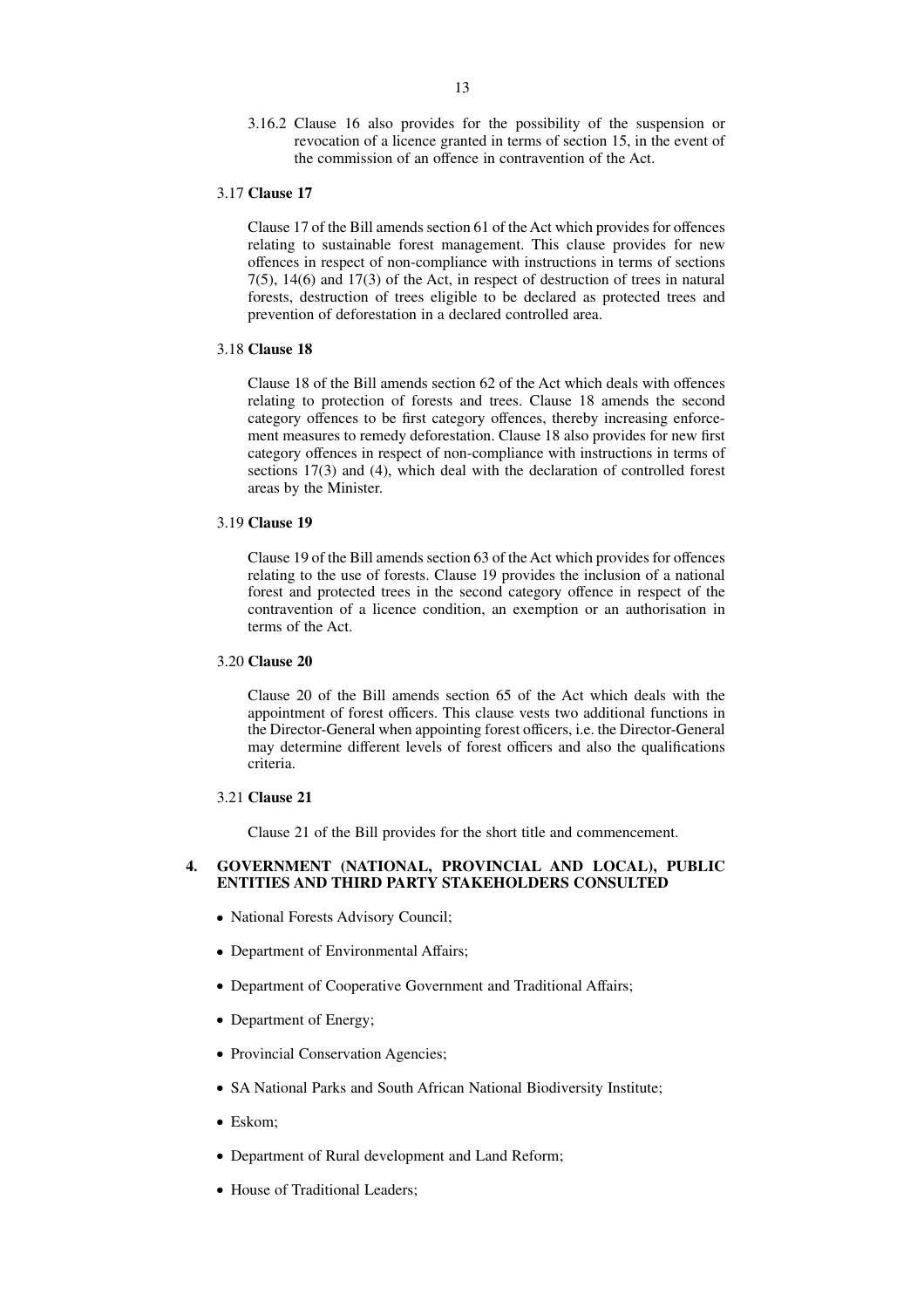- Department of Minerals Resources;
- SA Timber Growers Association;
- Fire Protection Associations;
- Forestry Companies (e.g. SAFCOL, Mondi, Sappi);
- Farmers;
- Local Communities and public;
- Lessees;
- Environmental Consultant;
- Municipalities;
- Provincial Departments;
- Wildlife and Environment Society of South Africa;
- KZN Wildlife;
- Department of Planning and Local Government;
- Department of Cooperative Governance and Local Governance;
- South African Local Government Agency; and
- South African Environmental Observation Network.

# **5. IMPLICATIONS FOR NATIONAL GOVERNMENT (OTHER DEPART-MENTS, PUBLIC ENTITIES, ETC)**

Most poor people and vulnerable groups located mainly in rural areas of the country rely on forestry for their livelihoods. The proposed amendments will make the legislation more responsive and relevant and thus will assist in ensuring improved sustainable forest management for the benefit of poor and vulnerable communities. These amendments will also ensure more effective compliance and enforcement between the Department and other enforcement agencies at national, provincial and local level.

# **6. IMPLICATIONS FOR DEPARTMENT**

The Department is responsible for the creation of a comprehensive regulatory framework through policies and legislation to improve sustainable forest management in the country. It is therefore of critical importance to ensure that where necessary, amendments should be effected to ensure that there are no legislative or policy vacuums or conflict that hinder effective sustainable forest management.

### **7. FINANCIAL IMPLICATIONS**

None.

# **8. PARLIAMENTARY PROCEDURE**

8.1 The Constitution prescribes procedure for the classification of Bills, therefore a Bill must be correctly classified so that it does not become inconsistent with the Constitution.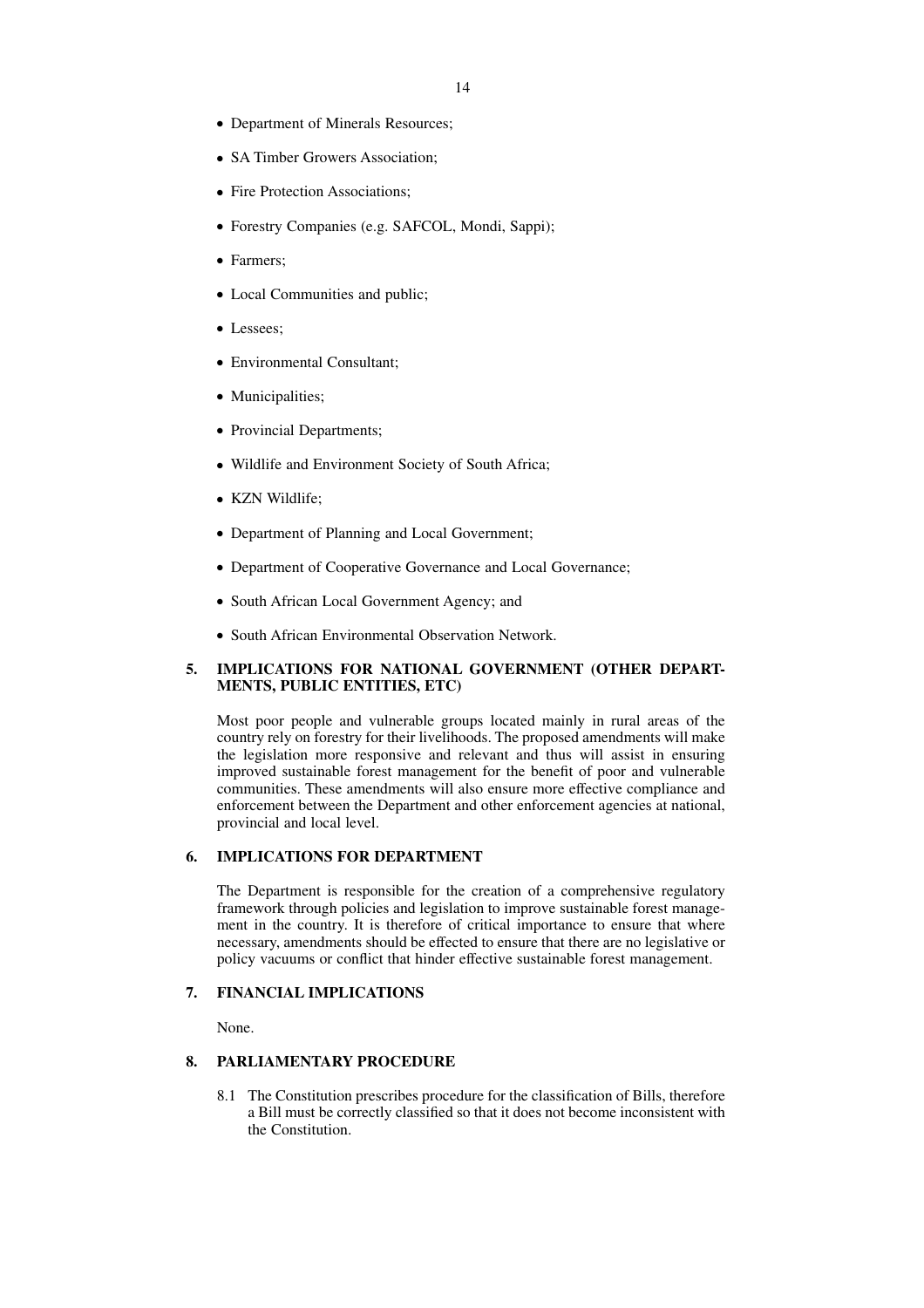- 8.2 We have considered the Bill against the provisions of the Constitution relating to the tagging of Bills and against the functional areas listed in Schedule 4 (functional areas of concurrent national and provincial legislative competence) and Schedule 5 (functional areas of exclusive provincial legislative competence) to the Constitution.
- 8.3 The established test for classification of a Bill is that any Bill whose provisions in substantial measure fall within a functional area listed in Schedule 4 to the Constitution must be classified in terms of that Schedule. The process is concerned with the question of how the Bill should be considered by the provinces and in the National Council of Provinces. Furthermore, how a Bill must be considered by the provincial legislatures depends on whether it affects the provinces. The more the Bill affects the interests, concerns and capacities of the provinces, the more say the provinces should have on the contents of the Bill.
- 8.4 Therefore issue to be determined is whether the proposed amendments to the Act, as contained in the Bill, in substantial measure, fall within a functional area listed in Schedule 4 to the Constitution.
- 8.5 The Bill seeks to ensure sustainable forest management; to provide for public trusteeship of the nation's forestry resources; to increase the promotion and enforcement of sustainable forest management; to increase the measures provided for in the Act in order to control and remedy deforestation; align the provisions of assignment in terms of section 47 of the Act with sections 99 of the Constitution; to promote equity by inclusion of participation into the National Forests Advisory Council by vulnerable and previously disadvantaged groups (women and youth); to provide for the appeals against decisions taken under delegated powers and duties; to reinforce offences and penalties.
- 8.6 The proposed amendments as reflected in the Bill have been carefully examined to establish whether, in substantial measure, they fall within any of the functional areas listed in Schedule 4 to the Constitution. As indicated above, the stated general purpose of the Bill is to ensure sustainable forest management.
- 8.7 The State Law Advisers are of the view the subject matter of the proposed amendments does not fall within any of the functional areas listed in Schedule 4 to the Constitution and it does not affect provinces whereby the procedure set out in section 76 of the Constitution would be applicable.
- 8.8 The Office of the Chief State Law Adviser is therefore of the opinion that since this Bill does not deal with any of the matters listed in Schedule 4 to the Constitution, it must be dealt with in accordance with the procedure set out in section 75 of the Constitution.
- 8.9 The Office of the Chief State Law Adviser is also of the opinion that it is not necessary to refer this Bill to the National House of Traditional Leaders in terms of section  $18(1)(a)$  of the Traditional Leadership and Governance Framework Act, 2003 (Act No. 41 of 2003), since it does not contain provisions pertaining to customary law or customs of traditional communities.